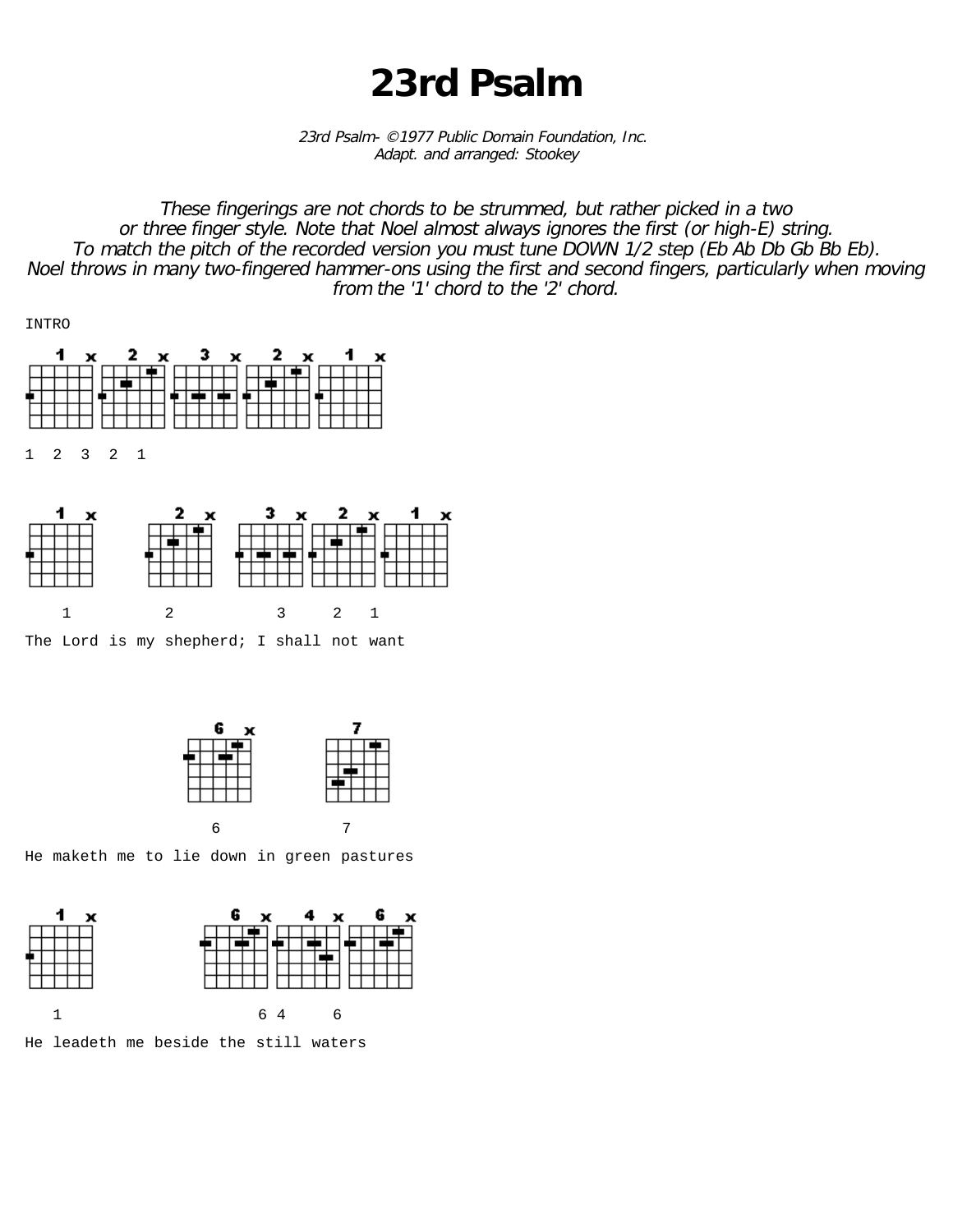

7 6 1 2 1

He re-stor-eth my soul



O--O--O--O--O--O--O---H





And yea though I walk through the valley of the shadow of death



I fear no evil; for Thou art with me

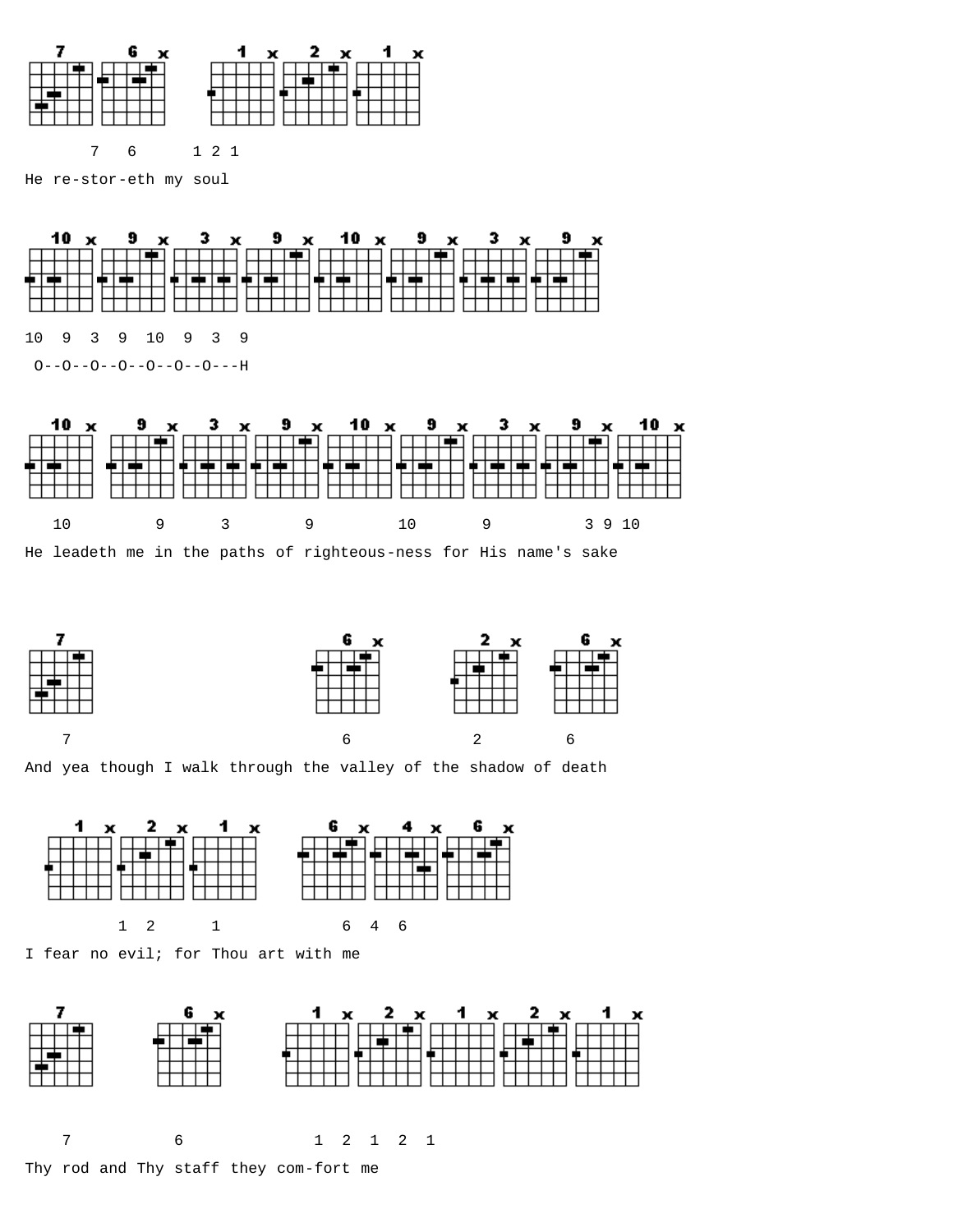

10 9 3 9 10 9 3 9  $O - -O - -O - -O - -O - -O - - -H$ 

Instrumental Break





1 6 4 6

Thou annointest my head with oil



7 6 1 2 1 2 1